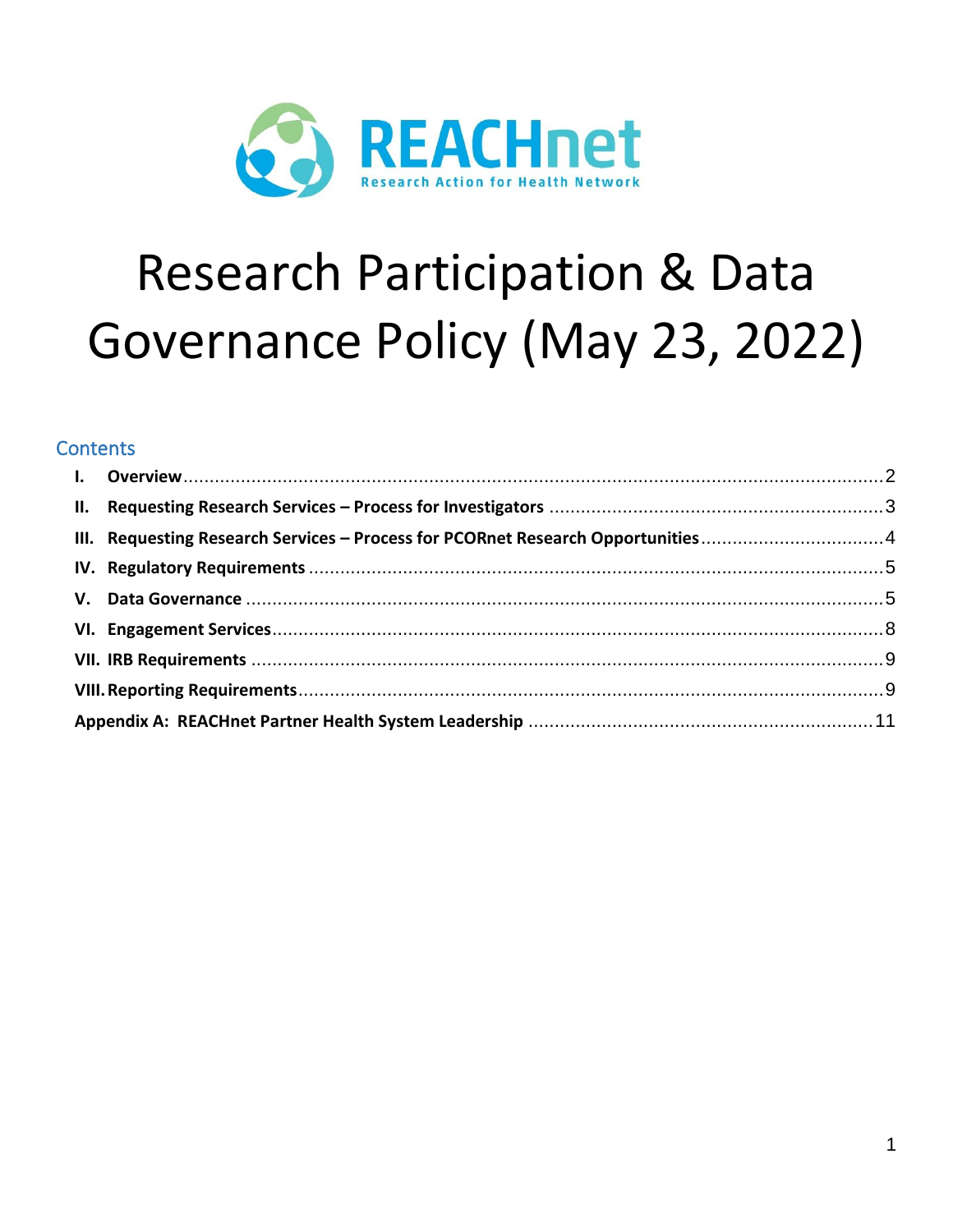## <span id="page-1-0"></span>**I. Overview**

- **A. Purpose:** The purpose of this policy is to:
	- 1. Inform investigators how to collaborate with the Research Action for Health Network (REACHnet) in the following capacities:
		- Requesting REACHnet resources and services for their own research initiatives;
		- Representing their health system as the site Investigator in another investigator's research initiatives; and/or
		- Representing the network as the local (i.e., REACHnet) Principal Investigator in a PCORnet study
	- 2. Govern REACHnet's process for determining network and site participation in research projects
	- 3. Govern approvals of data sharing pursuant to the terms of the REACHnet Master Data Sharing and Use Agreements, other applicable Data Sharing and Use Agreements, and IRB requirements
- **B. Scope:** This policy applies to requests by the National Patient-Centered Clinical Research Network (PCORnet) and non-PCORnet research partners (institutions involved in the conduct of research as defined at 45 C.F.R. § 64.10 of the HIPAA Regulations), including REACHnet-affiliated and non-REACHnet-affiliated partners, to conduct research using REACHnet's infrastructure for:
	- 1. Obtaining any data;
	- 2. Conducting observational or interventional studies;
	- 3. Collecting patient-reported/generated data; and/or
	- 4. Accessing stakeholder engagement resources and services.

As set forth below, the research review process for PCORnet requests does not involve all of the steps required for non-PCORnet studies.

**C. Decision-making:** The REACHnet Coordinating Center facilitates the network's decision-making regarding research participation and the release of clinical and/or research data by working closely with the network leadership who represent each of REACHnet's partner institutions, including: Ochsner Clinic Foundation d/b/a Ochsner Health; Baylor Scott & White Health; Pennington Biomedical Research Center; Tulane University Schools of Medicine and Public Health/Tulane Medical Center [HCA]; LSU Health Sciences Center; University Medical Center New Orleans (LCMC Health);; DHR Health Institute for Research and Development; and University of California San Francisco (UCSF) Medical Center. Hereafter, this decision-making body is referred to as "*Partner Health System Leadership*". Members of REACHnet's Partner Health System Leadership are listed in **Appendix A**.

The REACHnet Coordinating Center and Partner Health System Leadership govern the network's research participation and data sharing as follows:

- 1. First, the REACHnet Coordinating Center performs an administrative review of a given research request, data request, or service request to assess feasibility. Using guidelines approved by Partner Health System Leadership, the REACHnet Coordinating Center conducts this preliminary assessment to determine if the request for services and/or collaboration should be shared with leaders.
- 2. The REACHnet Coordinating Center communicates about research participation and data sharing opportunities with Partner Health System Leadership on a rolling basis. As research opportunities are shared, each leader acts as a liaison between REACHnet and their partner health system to determine system-level interest in participation and, if applicable, recruit system-level investigators and sites.

Decision-making for research participation is further discussed in the *Requesting Research Services* sections of this policy (sections II and III). Decision-making for the release of data is discussed in the *Data Governance*  section of this policy (section V).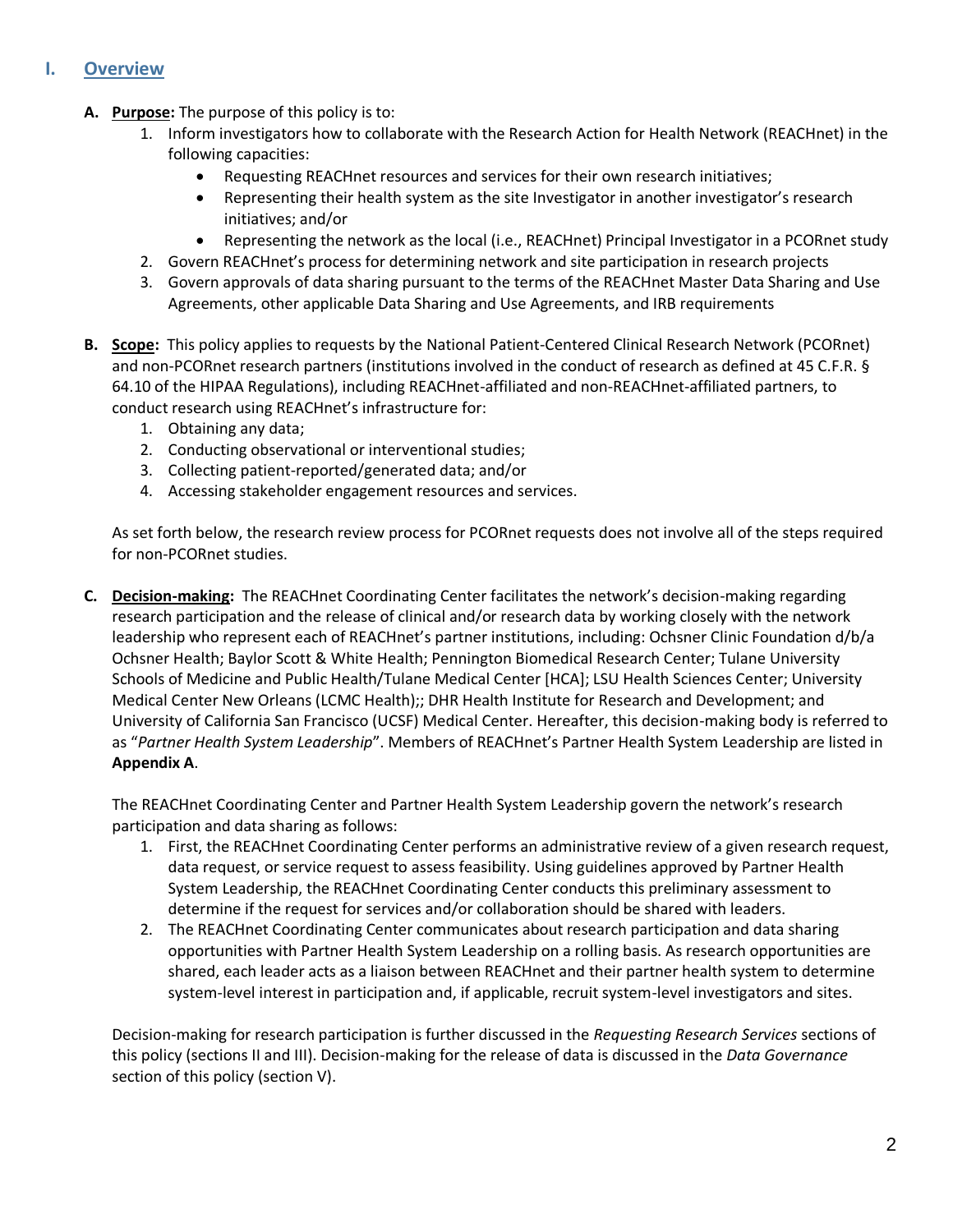## <span id="page-2-0"></span>**II. Requesting Research Services – Process for Investigators**

#### **A. Submission Procedures**

Investigators who are interested in leveraging REACHnet resources and/or services are invited to submit the appropriate REACHnet service request form(s) via REACHnet's online submission portal (https://redcap.link/2fwounk6).. REACHnet may also correspond with investigators via phone or email to discuss content of an application form before the form(s) is formally reviewed.

Investigators can find request forms and information about REACHnet services on REACHnet's website [\(http://www.reachnet.org/resources/forms/\)](http://www.reachnet.org/resources/forms/). Forms applicable to the research participation process include:

- *Prospective Research Request Form* (see Sections II.B. and V.A.)
- *Data Request Form* (i.e., for observational research; see Sections II.C. and V.B.)
- *Data Reuse Request Form (see Sections II.C and D)*
- *Prep-to-research Query Request Form* (see Section V.C.)
- *Request for Engagement Services* (see Section VI)

Details for completing each form are described below.

#### **B. Prospective Research Requests**

Investigators who wish to access REACHnet services are invited to submit a request form addressing the following components of their proposed research project:

- 1. Specific Aims / Research Questions
- 2. Target population
- 3. Description of intervention(s) and comparison groups or study cohort
- 4. Data needs, including clinical and patient-reported data collected by REACHnet
- 5. Proposed research sites (health systems), if applicable
- 6. Research team (by name and institution)
- 7. Funding details, if applicable
- 8. Dissemination plans
- 9. Use of REACHnet resources/services (note: services will require appropriate budget allotments)
- 10. Engagement Plan detailing how patients, clinicians, and other stakeholders (as applicable) will be engaged in the protocol development and project execution
- 11. Use of other PCORnet Clinical Research (CRN) or REACHnet-affiliated health plan resources/services
	- Investigators who are interested in engaging other PCORnet CRNs or REACHnet-affiliated health plans to collaborate on a study are encouraged to communicate with the REACHnet Coordinating Center about their research ideas and potential PCORnet/health plan collaboration
	- If deemed feasible, the REACHnet Coordinating Center will advise investigators through the additional application procedures that are outlined in th[e PCORnet Front Door](http://pcornet.org/frontdoor/) Policy and/or facilitate engagement with affiliated health plans
	- The use of other PCORnet CRNs or REACHnet-affiliated health plans for research purposes will require additional regulatory documentation beyond that required for REACHnet partner health systems

The *REACHnet Prospective Research Request Form* reflects the above requirements. The request must be submitted, reviewed, and approved prior to receiving a letter of support from REACHnet for a funding application**. Please allow at least 30 days for the review process.**

#### **C. Observational Research Requests (i.e., data-only requests)**

Investigators or Public Health Authorities who wish to obtain REACHnet partner data are invited to submit a *Data Request Form* addressing the following components of their proposed research project: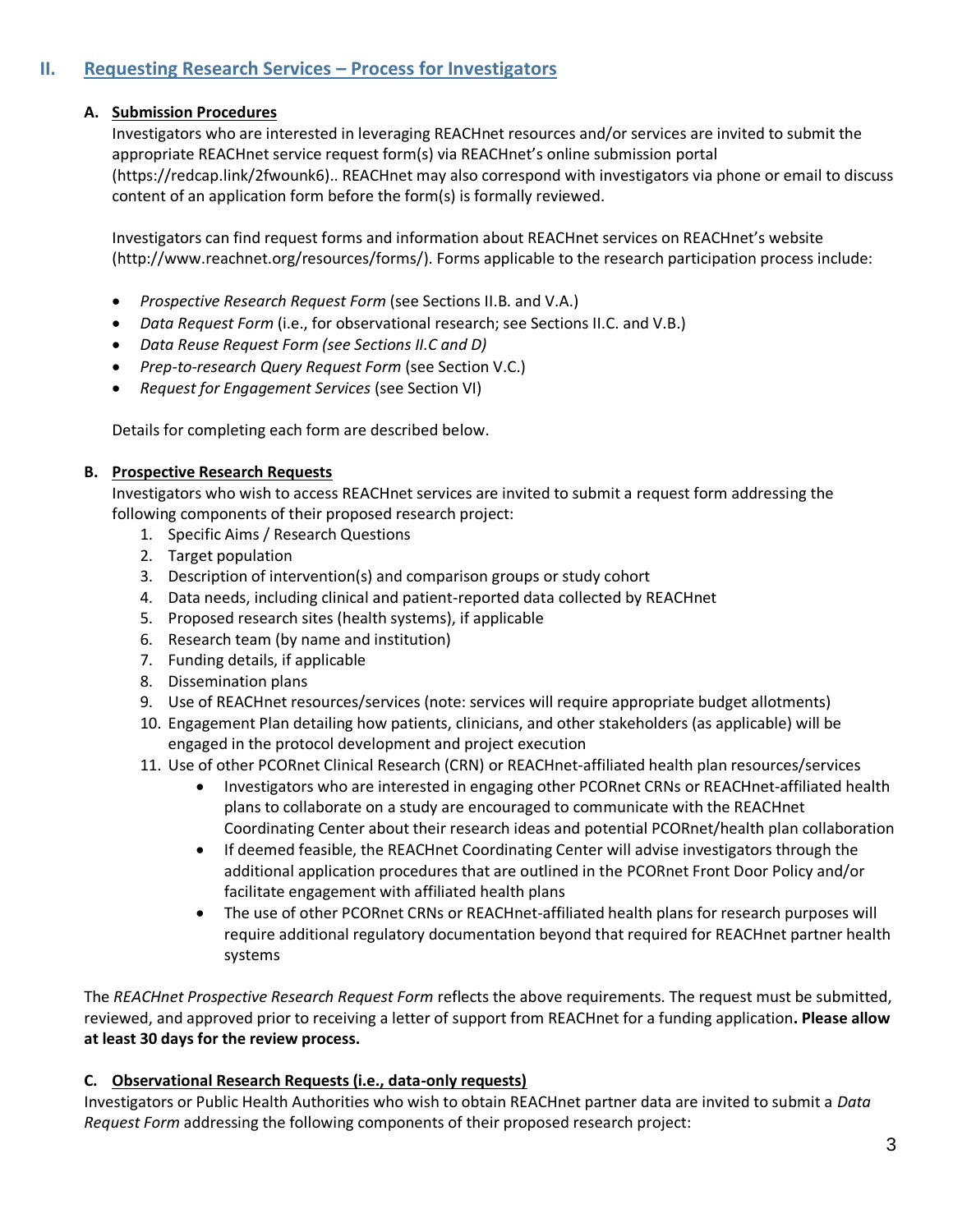- 1. Specific Aims / Research Questions
- 2. Description of population of interest, including query parameters for inclusion/exclusion criteria
- 3. Engagement Plan detailing how patients, clinicians, and other stakeholders (as applicable) have been or will be engaged in generating the project idea or interpreting the results
- 4. Data needs, including specific clinical data elements
- 5. Funding details, if applicable
- 6. Dissemination plans
- 7. Use of REACHnet-affiliated health plan resources/services

Investigators who are interested in engaging other PCORnet Clinical Research Networks (CRNs) or REACHnetaffiliated health plans to collaborate on a study are encouraged to communicate with the REACHnet Coordinating Center about their research ideas and potential PCORnet/health plan collaboration. If deemed feasible, the REACHnet Coordinating Center will advise investigators through the additional application procedures that are outlined in the [PCORnet Front Door](http://pcornet.org/frontdoor/) Policy and/or facilitate engagement with affiliated health plans. The use of other PCORnet CRNs or REACHnet-affiliated health plans for research purposes will require additional regulatory documentation beyond that required for REACHnet partner health systems

Investigators wishing to reuse a dataset obtained from REACHnet for new research questions and analyses are invited to complete a *Data Reuse Request Form* and contact the REACHnet Coordinating Center to discuss the proposed reuse.

#### **D. Review Process, Partner Health System Participation, and Communication of Decision**

- 1. The investigator will receive an email notification that their request has been received and is under review within 10 working days of submission. The REACHnet Coordinating Center may communicate with the investigator during this time to clarify data needs and requested services. If necessary, the investigator will be responsible for revising the request form during this time.
- 2. The REACHnet Coordinating Center will review the submitted form and determine whether fulfilling the request is feasible.
- 3. If deemed feasible, the REACHnet Coordinating Center will present the opportunity to REACHnet Partner Health System Leadership, and leaders will determine whether their respective health system is interested in participating. Leaders will identify co-investigators and sites from their respective health systems for interventional studies or determine if their respective health system will contribute requested data in response to data-only requests or prospective observational studies (for which coinvestigators may also be recruited).
- 4. In response to both prospective and data-only research opportunities, the REACHnet Coordinating Center must receive express written consent to participate via email from Partner Health System Leadership.
- 5. The REACHnet Coordinating Center will communicate a final decision about collaboration within 30 working days after notification of receipt of the request form. If collaboration is deemed infeasible, investigators are invited to revise and resubmit requests or contact the REACHnet Coordinating Center directly with questions about this decision.
- 6. If an investigator requests reuse of an existing dataset, the REACHnet Coordinating Center will review the request to determine feasibility and then request approval from the contributing health systems. The REACHnet Coordinating Center must receive express written consent for the reuse via email from Partner Health System Leadership.

### <span id="page-3-0"></span>**III.** Requesting Research Services – Process for PCORnet Research Opportunities

- A. Opportunities to participate in studies initiated through PCORnet will be managed by the REACHnet Coordinating Center.
- B. The REACHnet Coordinating Center will determine whether the research opportunity is feasible.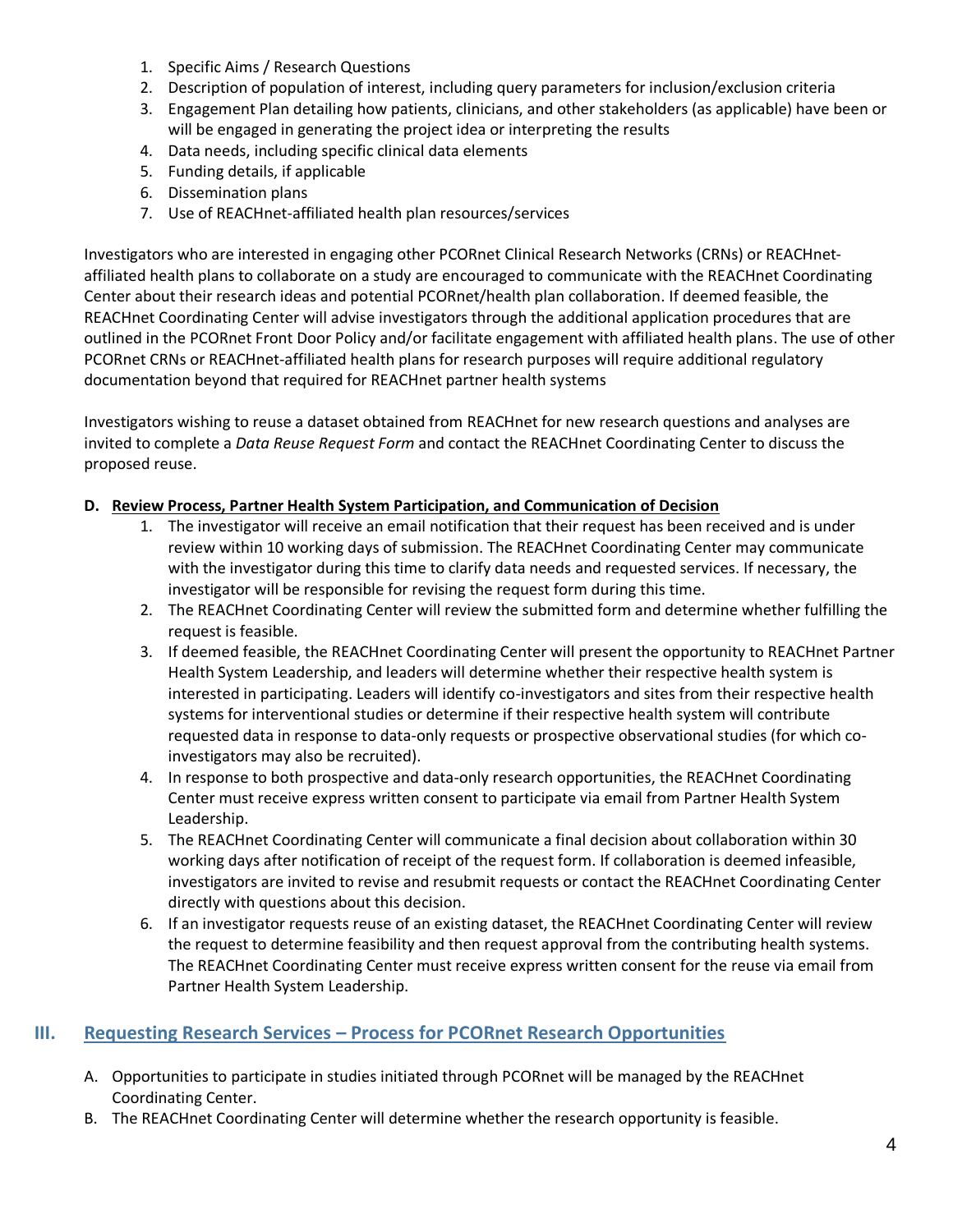- C. If deemed feasible, the REACHnet Coordinating Center will present the opportunity to the Partner Health System Leadership, and leaders will determine whether their respective health system is interested in participating. Leaders will identify co-investigators and sites from their respective health systems for interventional studies or determine if their respective health system will contribute requested data in response to data-only requests or prospective observational studies (for which co-investigators may also be recruited).
- D. In response to both prospective and data-only research opportunities, the REACHnet Coordinating Center must receive express written consent to participate via email from Partner Health System Leaders.
- E. The REACHnet Coordinating Center will communicate with PCORnet about whether the network (i.e., some combination of component health systems, but not necessarily all) will participate in a proposed study, based on the systems' willingness to participate.

## <span id="page-4-0"></span>**IV. Regulatory Requirements**

All approved research requests are subject to:

- A. Applicable IRB approval requirements based on the type of study (see Table 2 for more information);
- B. The terms of the REACHnet Health System Master Data Sharing and Use Agreement and, if applicable, the REACHnet Master Payer Data Sharing and Use Agreement, which set forth any additional Data Sharing and Use Agreements that must be executed before data is shared; and
- C. Partner Health System Leader approval for data sharing as set forth in the *Data Governance* section below.

# <span id="page-4-1"></span>**V. Data Governance**

REACHnet partner data is available to investigators to support prospective and data-only research projects. In addition, REACHnet partner data can support research preparation projects through prep-to-research queries and administrative queries geared toward ensuring data quality and readiness. Data governance differs based on the type of data requested. Data type definitions are aligned with those specified in the REACHnet Health System Master Data Sharing and Use Agreement, REACHnet Master Payer Data Sharing and Use Agreement, and PCORnet Data Sharing Agreement (DSA). They include:

- 1. Type 1: Administrative Queries (e.g., PCORnet Data Characterization)
- 2. Type 2: Analytic queries requiring return of de-identified aggregate data
- 3. Type 3: Analytic queries requiring return of de-identified individual level data
- 4. Type 4: Analytic queries requiring return of a limited data set (CDM<sup>1</sup> or CDM+<sup>2</sup>)
- 5. Type 5: Analytic queries requiring return of identifiable individual level data
- 6. Type 6: Matching Assessment Queries (to monitor privacy preserving record linkage solution matching performance and troubleshoot any potential anomalies)

\*REACHnet and PCORnet may issue test queries that align with the above query types.

REACHnet references these six data types throughout the *Data Governance* section of this policy. The sections below describe regulatory and administrative approval requirements for sharing the data types listed above. Table 1 provides an overview of these requirements.

## **A. Data to support prospective research**

<sup>1</sup> The PCORnet Common Data Model (CDM) is a way of organizing clinical health data into a standard structure. Each PCORnet partner network maps data to the same consistent format (i.e., with the same variable name, attributes, and other metadata). For more information, visit https://pcornet.org/data-driven-common-model/.

<sup>&</sup>lt;sup>2</sup> REACHnet has the capacity to assist investigators in acquiring data outside of the CDM from REACHnet partner health systems for research purposes.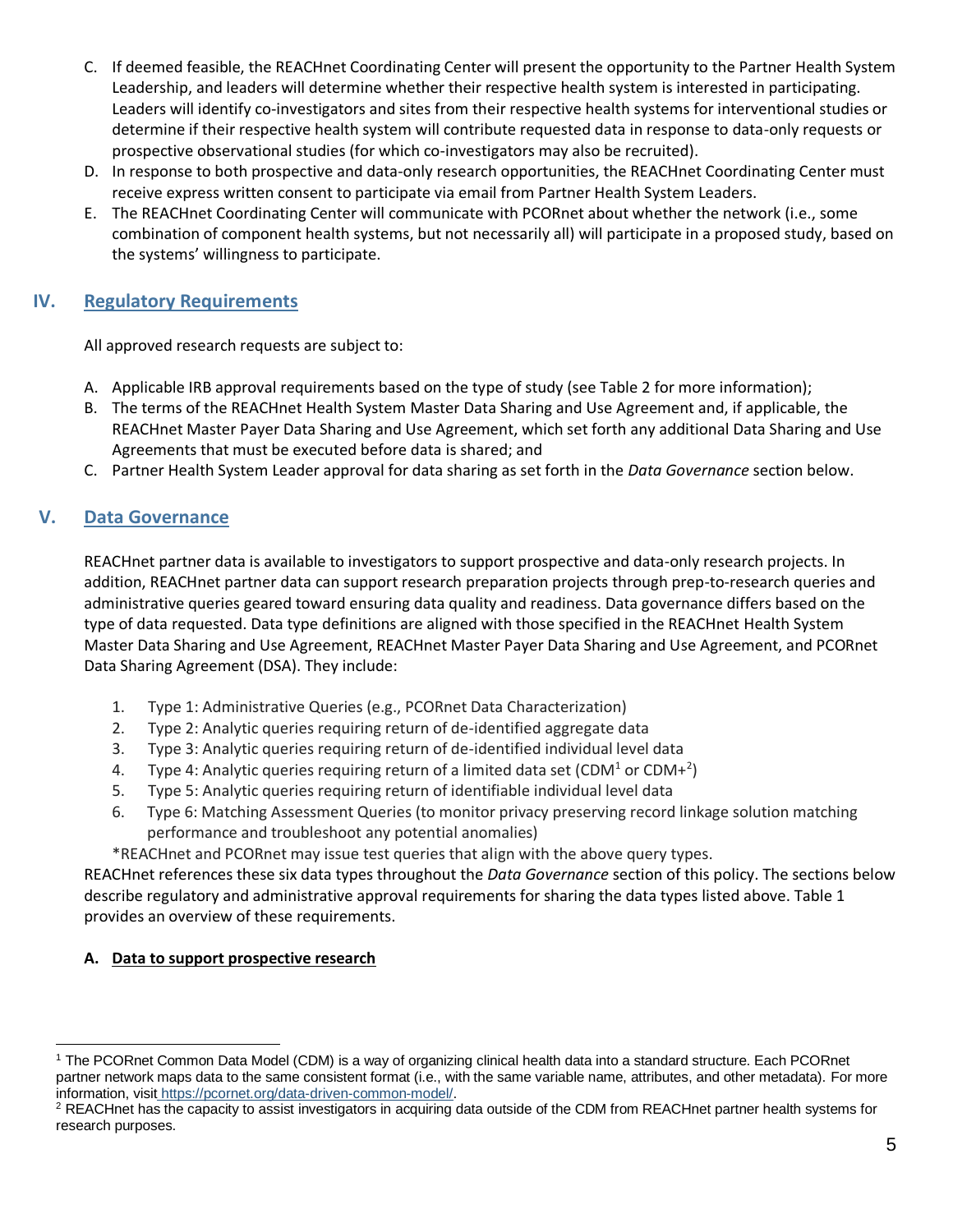Data to support prospective research will take the form of data types 2-5. To receive data for prospective research projects, the researcher must complete the steps described in the *Requesting Research Services* and *Regulatory Requirements* sections of this policy.

- 1. No data, regardless of type, will be released without Partner Health System Leaders' approval, as set forth in the *Requesting Research Services* sections (II and III) above and fulfillment of applicable regulatory requirements as summarized in the *Regulatory Requirements* section (IV) above.
- 2. Once Partner Health System Leadership approves participation and applicable regulatory requirements are met, data types 2-5 can be released without additional review and/or approval from participating Partner Health Systems Leadership.
- 3. Ongoing releases of data types 2-5 can occur without additional approval from participating Partner Health System Leadership.
- 4. Additional data requests beyond those expressly defined in the applicable IRB, REACHnet Master Data Sharing and Use Agreements, and additional Data Sharing and Use Agreements, if applicable, will need to be assessed and regulatory requirements fulfilled before data sharing can occur.
- 5. All data transfer will occur in a secure capacity.

## **B. Data to support observational research**

Data to support observational research typically take the form of data types 3 and 4 (but could also include types 2 and 5). To receive data for observational research projects, the researcher must complete the steps described in the *Requesting Research Services* and *Regulatory Requirements* sections of this policy.

- 1. No data, regardless of type, will be released without Partner Health System Leaders' approval, as set forth in the *Requesting Research Services* sections (II and III) above and fulfillment of applicable regulatory requirements as summarized in the *Regulatory Requirements* section IV above.
- 2. Once Partner Health System Leadership approves participation and applicable regulatory requirements are met, data types 2-5 can be released without additional review and/or approval from participating Partner Health System Leadership.
- 3. Additional data requests beyond those expressly defined in the applicable IRB, REACHnet Master Data Sharing and Use Agreements, and additional Data Sharing and Use Agreements, if applicable, will need to be assessed and regulatory requirements fulfilled before data sharing can occur.
- 4. All data transfer will occur in a secure capacity.

## **C. Data to inform future research**

Data to inform future research takes the form of a prep-to-research (PTR) or prep-to-analysis (PTA) query. Prep-toresearch/analysis queries are data type 2. Prep-to-research queries assess the number of eligible patients meeting defined inclusion/exclusion criteria, while prep-to-analysis queries assess the frequency of outcomes among defined patient groups. Query requests are received locally via REACHnet's online submission form as *Query Request Forms*. REACHnet also receives prep-to-research queries through the PCORnet Distributed Research Network.

- 1. Approval from Partner Health System Leadership is not required prior to running a prep-to-research query, but pre-approval from Partner Health System Leadership is required prior to running a prep-to-analysis query.
- 2. No data, regardless of type, will be released without fulfillment of applicable regulatory requirements as summarized in the *Regulatory Requirements* section IV above.
- 3. Once prep-to-research/analysis queries are complete, results are sent to respective Partner Health System Leadership via email. For PCORnet queries, Partner Health System Leadership approval is not required to return results. For non-PCORnet prep-to-research queries, Partner Health System Leadership is allowed 72 hours (3 business days) to review their health system specific results and respond if they wish to opt out of sharing results with the requester. Active approval is not required to share results with the requester. For prep-to-analysis queries, approval from Partner Health System Leadership obtained via email is required to release results to the requester. For partner health systems that house their own data marts and run prep-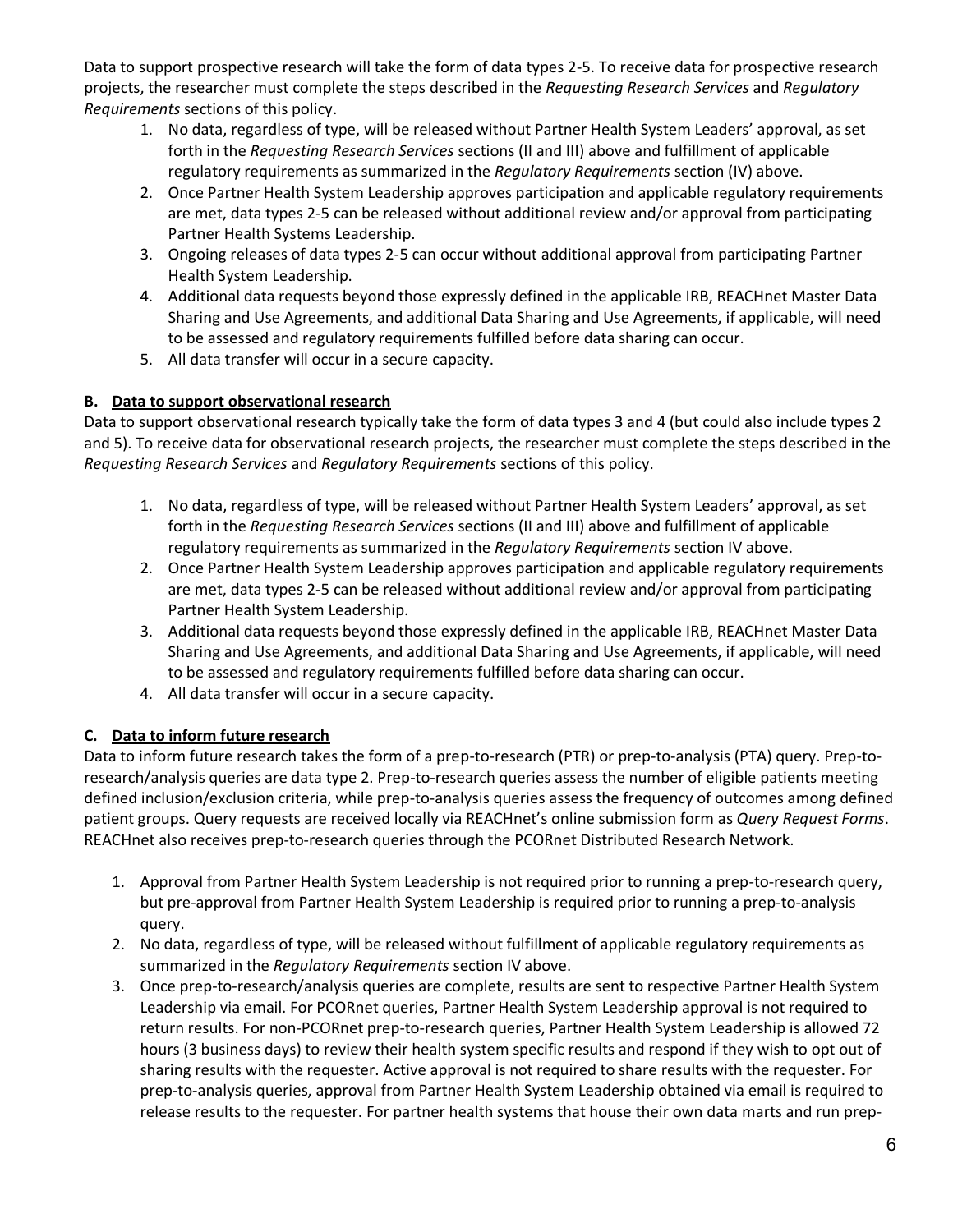to-research/analysis queries locally, Partner Health System Leadership should approve sharing of results (if required) before the partner health system submits results to LPHI for release to the requester.

To protect patient privacy, except in the case of PCORnet queries, REACHnet does not release query results where the cell count is between 1-10. If query results are between this range, they are marked as "LE 11" or "below threshold (BT)." For PCORnet queries, participant shall return low cell counts of participant data so that accurate counts of the availability of PCORnet's total results can be obtained. In the event that participant returns cell counts <11, data will be masked and aggregated with data returned from other PCORnet participants before it is shared with a PCORnet requestor.

#### **D. Data to inform** *potential* **future research**

Data to inform potential future research takes the form of a pre-prep-to-research query. Pre-prep-to-research queries are a data type 2; however, pre-prep-to-research queries only release aggregate results for a combination of two or more REACHnet partner systems and do not provide system-specific results.

- 1. No data, regardless of type, will be released without fulfillment of applicable regulatory requirements as summarized in the *Regulatory Requirements* section IV above.
- 2. Approval from Partner Health Systems Leadership is not required prior to running a pre-prep-to-research query or releasing the results to the requester.

To protect patient privacy, except in the case of PCORnet queries, REACHnet does not release query results where the cell count is between 1-10. If query results are between this range, they are marked as "LE 11" or "below threshold (BT)." For PCORnet queries, participant shall return low cell counts of participant data so that accurate counts of the availability of PCORnet's total results can be obtained. In the event that participant returns cell counts <11, data will be masked and aggregated with data returned from other PCORnet participants before it is shared with a PCORnet requestor.

#### **E. Data for administrative and testing purposes**

Data for administrative and testing purposes are defined as data types 1 and 6.

- 1. No data, regardless of type, will be released without fulfillment of applicable regulatory requirements as summarized in the Regulatory Requirements section IV above.
- 2. Approval from participating health systems is not required prior to running data type 1 or 6 queries or releasing the results to PCORnet.
- 3. For type 1 (Administrative Query) data, cell counts between 1-10 are reported.

#### **Table 1: Partner Health System Leadership Approval Requirements for Data Types**

| <b>CATEGORY</b>                                                                                             | <b>REACHnet &amp;</b><br><b>PCORnet DSA</b><br>data types | <b>APPROVAL REQUIREMENT</b><br>(for partner health system<br>participation)          | <b>APPROVAL REQUIREMENT</b><br>(before data release)                                                               |
|-------------------------------------------------------------------------------------------------------------|-----------------------------------------------------------|--------------------------------------------------------------------------------------|--------------------------------------------------------------------------------------------------------------------|
| <b>Prospective studies</b><br>(e.g., ongoing study with<br>multiple data deliverables)                      | Types 2-5                                                 | Approval to participate must be<br>sent to REACHnet Coordinating<br>Center via email | No approval necessary<br>before data release                                                                       |
| <b>Observational studies</b><br>(e.g., data-only request<br>associated with one single<br>data deliverable) | Types 2-5                                                 | Approval to participate must be<br>sent to REACHnet Coordinating<br>Center via email | No approval necessary<br>before data release                                                                       |
| <b>PTR</b> queries<br>(e.g., not yet associated with<br>an active or proposed study)                        | Type 2                                                    | Approval is NOT required prior to<br>query run                                       | Approval is NOT required<br>prior to releasing results<br>(72 hours/3 business days<br>allowed for review and opt- |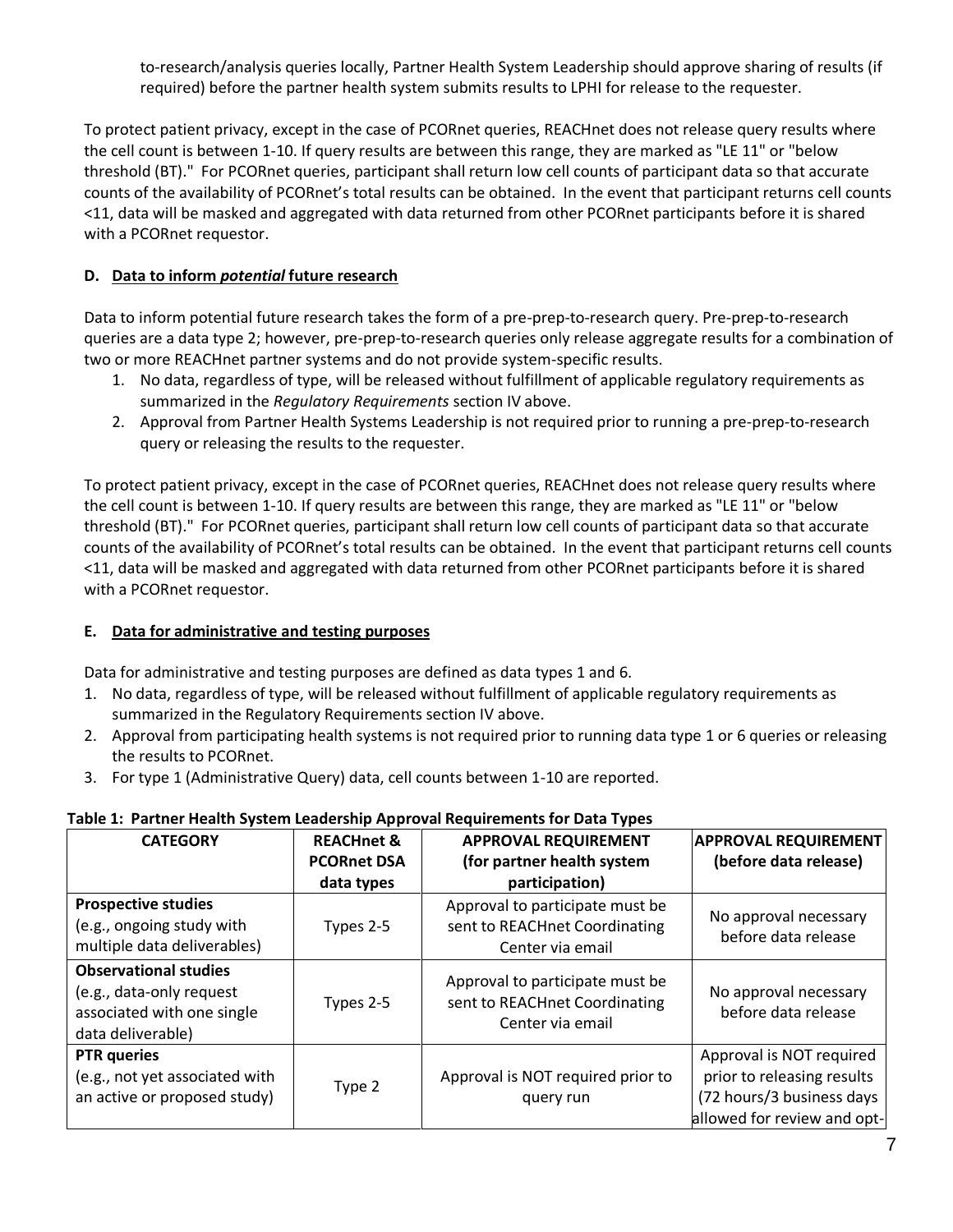|                                                                                                                             |           |                                                                                      | out for non-PCORnet<br>queries)                        |
|-----------------------------------------------------------------------------------------------------------------------------|-----------|--------------------------------------------------------------------------------------|--------------------------------------------------------|
| <b>PTA</b> queries<br>(e.g., not yet associated with<br>an active or proposed study)                                        | Type 2    | Approval required prior to query<br>run                                              | Approval is required prior<br>to releasing results     |
| <b>Pre-PTR queries</b>                                                                                                      | Type 2    | Approval is NOT required prior to<br>query run                                       | Approval is NOT required<br>prior to releasing results |
| <b>Administrative queries</b>                                                                                               | Type 1    | Approval is NOT required prior to<br>query run                                       | Approval is NOT required<br>prior to releasing results |
| <b>Matching assessment queries</b>                                                                                          | Type 6    | Approval is NOT required prior to<br>query run                                       | Approval is NOT required<br>prior to releasing results |
| Queries and/or data<br>visualization related to<br><b>Public Health Activities as</b><br>defined in 45 CFR §<br>164.512(b). | Types 2-5 | Approval to participate must be<br>sent to REACHnet Coordinating<br>Center via email | No approval necessary<br>before data release           |

## <span id="page-7-0"></span>**VI. Engagement Services**

Engaging patients, clinicians, and community stakeholders during proposal development follows PCORI's suggested steps for engaging stakeholders throughout the entire research process. (More information about stakeholder engagement can be found in [PCORI's Engagement Rubric](http://www.pcori.org/sites/default/files/Engagement-Rubric.pdf).)

To help support investigators with project-specific engagement needs, REACHnet has developed an engagement infrastructure that includes services such as consultation on engagement plan development and resources such as access to REACHnet's *Health in Our Hands* patient network. Investigators who are interested in collaborating with REACHnet to fulfill their engagement needs are encouraged to submit a *Request for Engagement Services* form.

Given that many funding opportunities now require that proposals outline plans for engagement of patients and other stakeholders, (e.g., caretakers, community members, clinicians, etc.), it is strongly recommended that investigators complete this form *several months prior* to preparing their proposal.

#### **A. Requirements for Engagement Services Requests**

Investigators who wish to access REACHnet engagement services are invited to submit a request addressing the following components of their proposed research project:

- 1. Purpose of stakeholder engagement within the project
- 2. Description of condition or community of interest
- 3. Description of project's engagement needs and goals
- 4. Description of research team's current resources and level of experience with engagement in research
- 5. Selection of specific REACHnet engagement services/resources
- 6. Engagement requirements set forth by funder, if applicable

#### **B. Review Process & Communication of Decision**

*Requests for Engagement Services* will be reviewed by the REACHnet Coordinating Center. The REACHnet Coordinating Center may communicate with the investigator during the review to clarify needs and requested services. The REACHnet Coordinating Center will determine whether fulfilling the request is feasible and notify the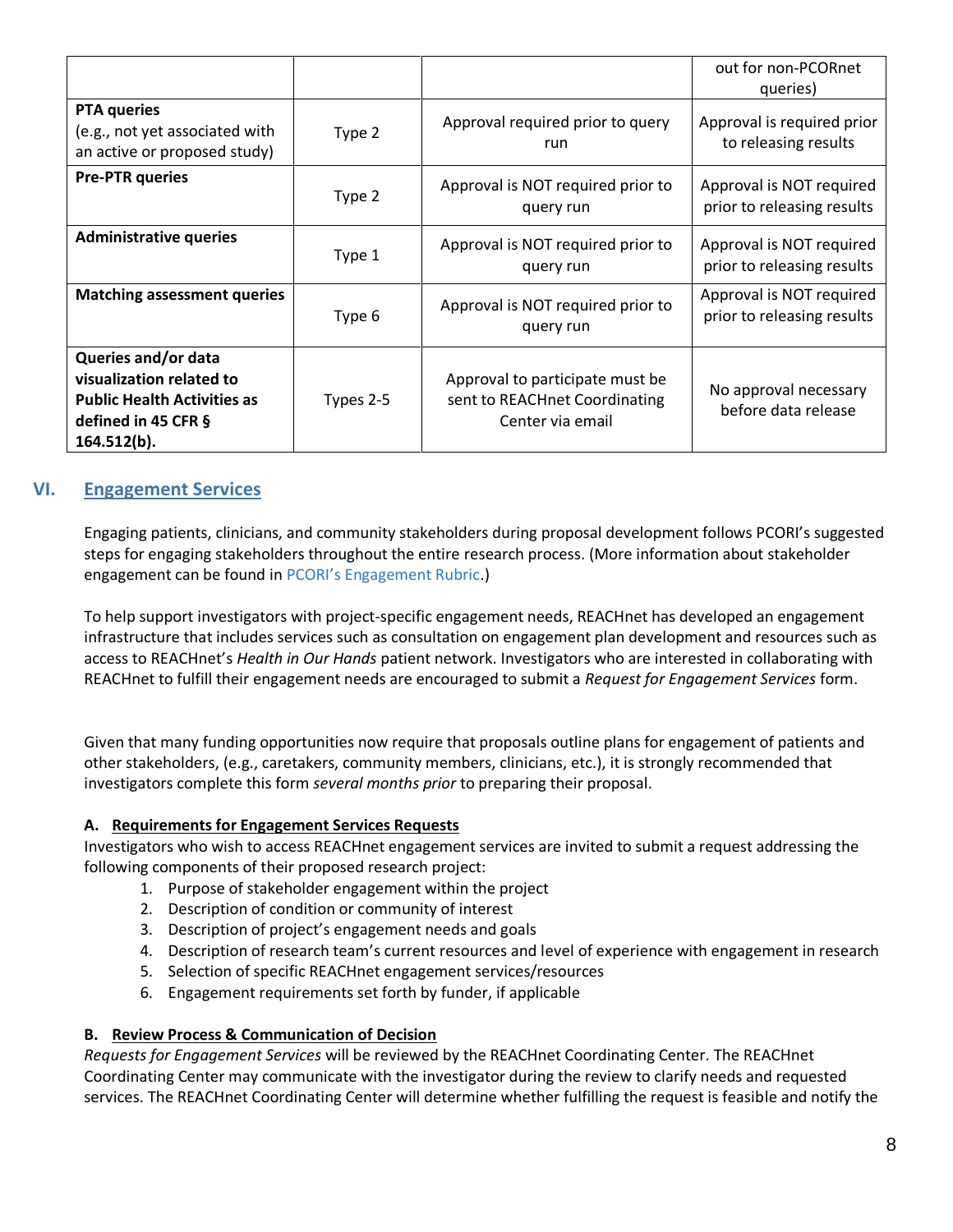investigator by email. At this time, REACHnet engagement personnel will communicate directly with the investigator to collaborate on the development of a scope of work and budget for engagement services.

### <span id="page-8-0"></span>**VII. IRB Requirements**

REACHnet supports shared or ceded IRB review among network partners. REACHnet partners are members of two platforms that facilitate shared and ceded reviews: (1) IREx (https://www.irbexchange.org/p/) and (2) SMART IRB [\(https://smartirb.org/\)](https://smartirb.org/). Prior to IRB submission, investigators are encouraged to contact REACHnet personnel for guidance on IRB procedures using one of the two shared review platforms.

The IRB processes for various research scenarios are summarized in Table 2.

| <b>Research Design</b>      | <b>Partnership Framework</b>        | <b>IRB Framework</b>                      |
|-----------------------------|-------------------------------------|-------------------------------------------|
| <b>Deidentified data</b>    | Co-investigators at each data       | IRB Exemption(s) obtained; or lead IRB    |
| Observational               | contributing institution            | identified; ceded or shared review by all |
| No individual patient       |                                     | data contributing institutions            |
| consent                     | Some data contributing institutions | Lead IRB identified; ceded or shared      |
|                             | do not have an investigator engaged | review by data contributing institutions  |
|                             | in the research                     | with investigators engaged; IRBs for data |
|                             |                                     | contributing institutions without         |
|                             |                                     | investigators engaged in the research do  |
|                             |                                     | not require review                        |
| <b>Limited dataset</b>      | Co-investigators at each data       | IRB Exemption(s) obtained; or lead IRB    |
| Observational               | contributing institution            | identified; ceded or shared review by all |
| No individual patient       |                                     | data contributing institutions            |
| consent                     | Some data contributing institutions | Lead IRB identified; ceded or shared      |
|                             | do not have an investigator engaged | review by data contributing institutions  |
|                             | in the research                     | with investigators engaged; IRBs for data |
|                             |                                     | contributing institutions without         |
|                             |                                     | investigators engaged in the research do  |
|                             |                                     | not require review                        |
| Patient reported data       | Co-investigators at each            | Lead IRB identified; ceded or shared      |
| collection                  | participating institution           | review by all participating institutions  |
| Prospective                 |                                     |                                           |
| Patient                     |                                     |                                           |
| recruitment/consent         |                                     |                                           |
| <b>Interventional trial</b> | Co-investigators at each            | Lead IRB identified; ceded or shared      |
| Prospective                 | participating institution           | review by all participating institutions  |
| Patient                     |                                     |                                           |
| recruitment/consent         |                                     |                                           |

**Table 2: IRB Process Guidance by Research Scenario** 

# <span id="page-8-1"></span>**VIII. Reporting Requirements**

At the conclusion of the study, research findings must be reported to REACHnet. It is recommended that investigators assist in the summary and dissemination of results in a patient-friendly format, including through the Health in Our Hands patient network and on the REACHnet website.

Manuscripts and conference abstracts or papers require review *prior to submission* to ensure that the network and health system contributors are accurately and appropriately described and acknowledged. Investigators are required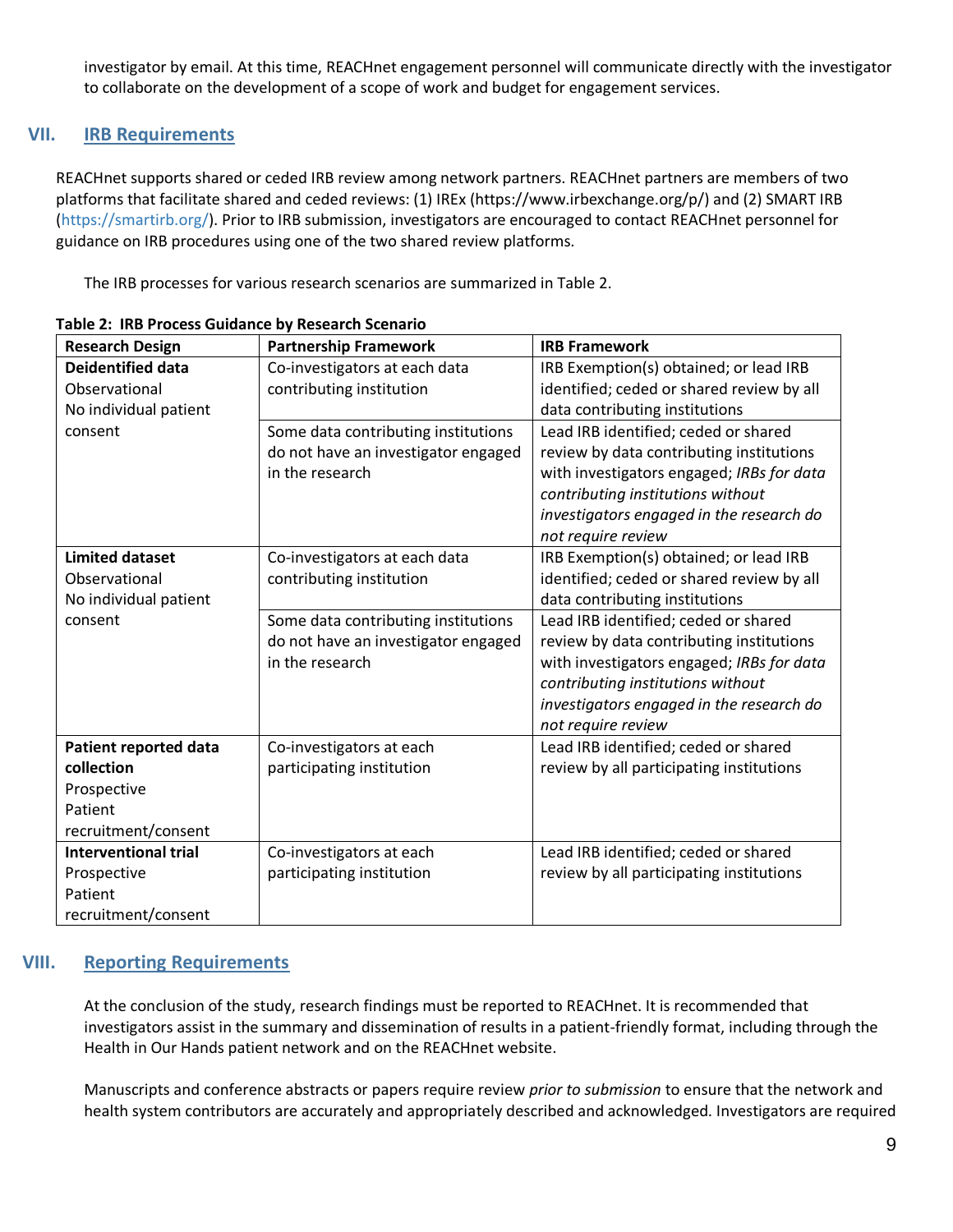to notify REACHnet of any manuscripts accepted for publication and abstracts or papers accepted for presentation within 15 days of acceptance. Authors/presenters are required to formally acknowledge REACHnet in all publications and presentations of research conducted using the network.

#### *Please refer to REACHnet's Dissemination Policy for guidance on all manuscripts and conference presentations derived from research conducted via REACHnet***.**

**Citing a prep-to-research query or analysis using data from REACHnet's CDM Data Warehouse:** Investigators are required to cite all results acquired from REACHnet partner data that are presented in any format. The following language is recommended for citing prep-to-research or analysis results using data from REACHnet's CDM Data Warehouse: Research Action for Health Network, Louisiana Public Health Institute. Date dataset was created or updated. *Title or brief description of dataset, including time period, target patient population and health system(s) covered in the data if applicable* [Data file/Prep-to-research query]. New Orleans, Louisiana: Louisiana Public Health Institute.